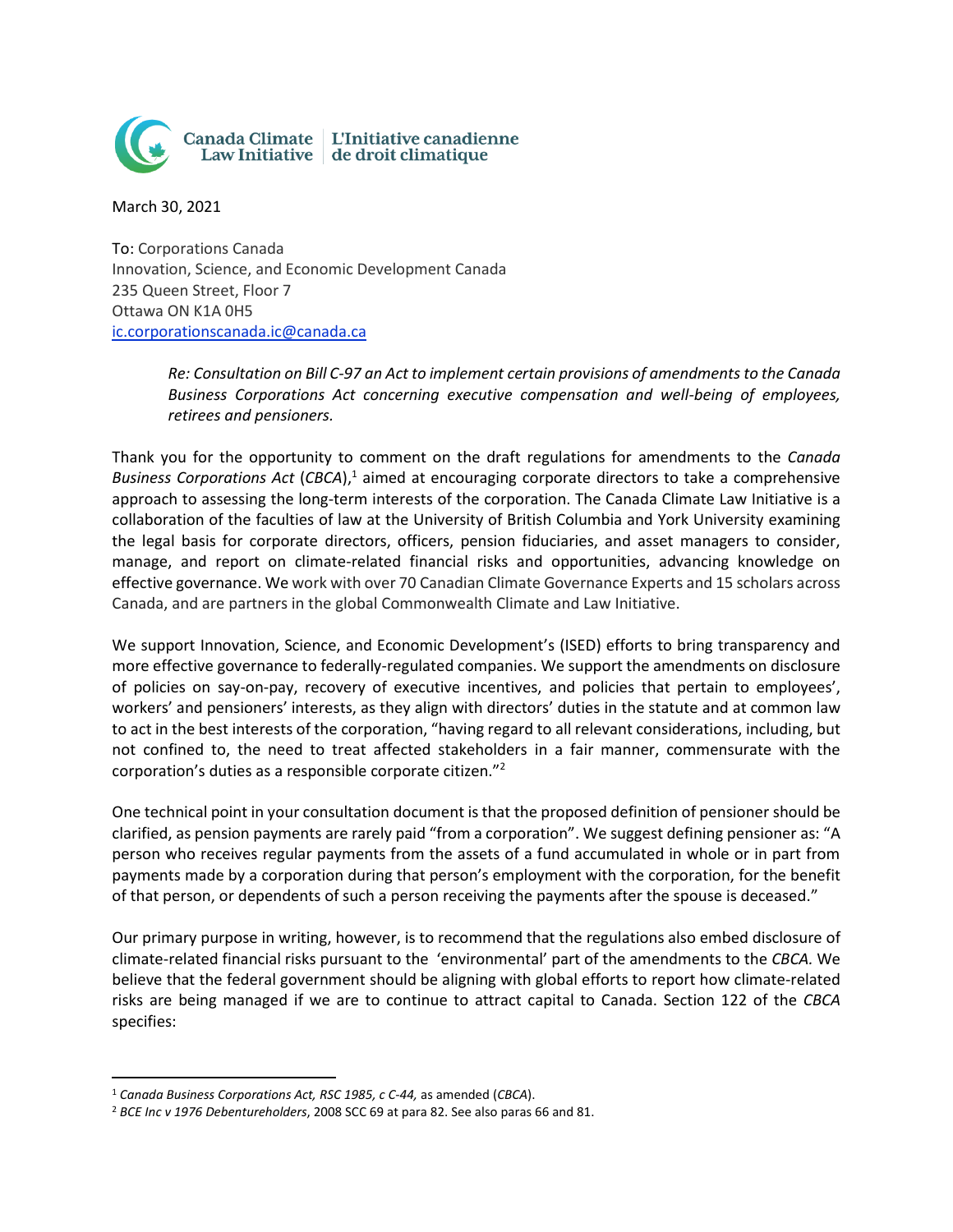## *Duty of care of directors and officers*

122 (1) Every director and officer of a corporation in exercising their powers and discharging their duties shall (a) act honestly and in good faith with a view to the best interests of the corporation; and (b) exercise the care, diligence and skill that a reasonably prudent person would exercise in comparable circumstances.

## *Best interests of the corporation*

(1.1) When acting with a view to the best interests of the corporation under paragraph (1)(a), the directors and officers of the corporation may consider, but are not limited to, the following factors: (a) the interests of (i) shareholders, (ii) employees, (iii) retirees and pensioners, (iv) creditors, (v) consumers, and (vi) governments; (b) **the environment;** and (c) the long-term interests of the corporation.

[emphasis added]

As currently framed, the proposed regulation will enhance transparency in terms of the interests of shareholders, employees, retirees, and pensioners, but would benefit considerably from guidance on disclosure of corporate policies to identify and manage climate-related risks. Although climate change will have significant financial impacts over an extended time horizon, the risks require action in the short-term in order for directors to protect the long-term interests of the company and its stakeholders.

We recommend that the regulations direct *CBCA* corporations to disclose their policies and action plans to reduce greenhouse gas (GHG) emissions to net zero, including governance, risk management, strategy, targets, and metrics measuring progress, as recommended by the Taskforce on Climate-related Financial Disclosures (TCFD). To that end, we made the following recommendation to Deputy Prime Minister Freeland in February 2021:

**1. Adopt an omnibus regulation requiring disclosure of governance, risk management, strategy, and targets and metrics regarding climate-related risks and opportunities by federally-regulated companies, publicly-accountable enterprises, and Crown corporations that have commercial or investment functions.** 

We attach the full submission for your information. The four factors – governance, risk management, strategy, and targets and metrics – are central to effective governance frameworks. By expressly adopting this four-part framework, the government will encourage effective disclosure of companies' strategies to move to a sustainable, net-zero carbon economy. The framework allows corporations to transition from qualitative disclosure to meaningful management of the risks and opportunities that the transition to netzero emissions presents. Understanding, evaluating, and including climate risks and opportunities in a company's long-term strategy is part of the fiduciary obligation of corporate directors, as set out in an authoritative legal opinion by [Hansell LLP.](https://www.hanselladvisory.com/content/uploads/Hansell-Climate-Change-Opinion.pdf)

The most effective means of adopting climate-related disclosure for *CBCA-*registered companies is a regulation to ensure consistency and transparency across multiple federally-regulated entities. *CBCA* companies are already required to report their financial statements to investors, and the existing regulations can be revised to embed the four-part framework. In this way, the federal government will be able to track progress towards Canada's goal of net-zero GHG emissions and will have the flexibility to refine the regulation as climate-related disclosure and accounting frameworks are tested and enhanced.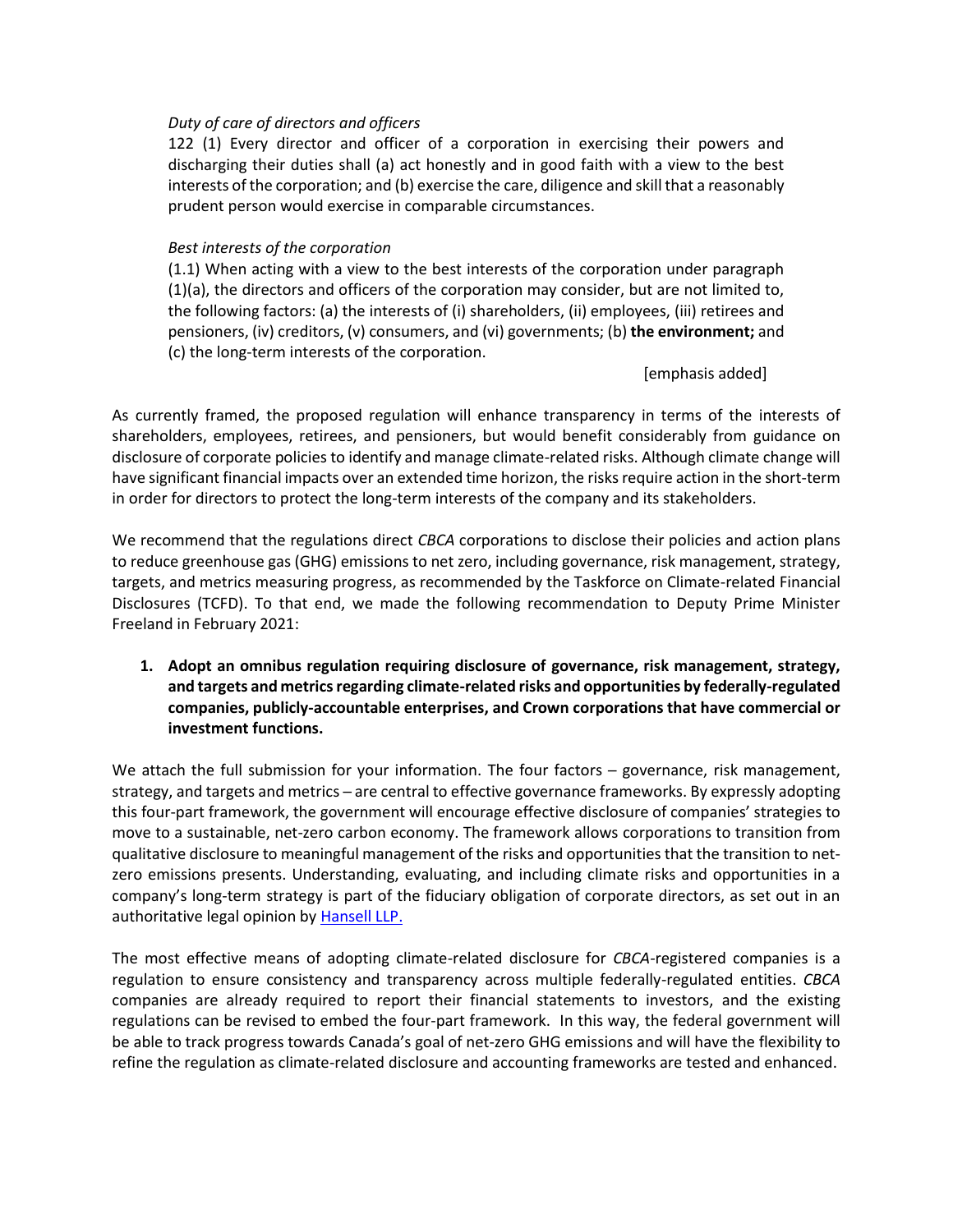However, as an absolute minimum measure, the government's current draft regulations in respect of policies on recovery of incentives and employee/retiree/pensioner welfare should add mirror minimum requirements for the environment, encouraging companies to adopt policies expressly related to governance of climate change. Specifically, mirror provisions would state:

The prescribed information should indicate whether or not the corporation has adopted a written policy relating to identification and management of climate-related risks and other environmental matters, and, if it has not adopted a written policy, the reasons why it has not adopted a policy;

if the corporation has adopted a written policy on climate action and protection of the environment, provide:

- a summary of that policy with:
	- o the policy's objectives and key provisions,
	- o the various elements of the policy covering climate action towards net-zero GHG emissions,
	- o the extent to which the policy addresses governance, strategy, risk management, metrics and targets to reduce GHG emissions to net zero,
	- $\circ$  a summary of the activities taken pursuant to the policy,
	- o a description of the corporation's progress in achieving the objectives of the policy,
	- an indication of whether or not the corporation measures the effectiveness of the policy and, if so, a description of how.

Given the urgency of climate change, we strongly recommend mandatory disclosure, but even the suggested mirror provisions would advance climate governance. As the Supreme Court of Canada recently held in the *Reference re Greenhouse Gas Pollution Pricing Act*:

Climate change is real. It is caused by greenhouse gas emissions resulting from human activities, and it poses a grave threat to humanity's future. The only way to address the threat of climate change is to reduce greenhouse gas emissions.<sup>3</sup>

Institutional investors are increasingly expecting corporate boards to provide enhanced disclosure with respect to how they are exercising appropriate oversight of material environmental, social and governance (ESG) factors, including climate-related risks, with a view to creating sustainable long term value.<sup>4</sup> The proposed amendments to the *CBCA* regulations offer Canada an opportunity to incentivize corporations to take meaningful action on reduction of carbon emissions and effective corporate governance of climate-related risks and opportunities.

<sup>3</sup> *Reference re Greenhouse Gas Pollution Pricing Act*, 2021 SCC 11, at para 2.

<sup>4</sup> See for example, United Nations Principles of Responsible Investment, *The Investor Guide to Climate Collaboration: From COP26*  to Net Zero (8 March 2021), The Investor Guide to Climate Collaboration: From COP26 to Net Zero | Reports/Guides | PRI [\(unpri.org\);](https://www.unpri.org/climate-change/the-investor-guide-to-climate-collaboration-from-cop26-to-net-zero/7236.article) Marcia Moffat Chair, Canadian Coalition for Good Governance, CCGG, ICGN Member Consultation Revisions to ICGN Global Governance Principles Invitation to Comment (29 January 2021), [CCGG-Comment-ICGN-Governance-Principles-Update-](file:///C:/Users/sarra/Downloads/CCGG-Comment-ICGN-Governance-Principles-Update-Final%20(1).pdf)[Final \(1\).pdf;](file:///C:/Users/sarra/Downloads/CCGG-Comment-ICGN-Governance-Principles-Update-Final%20(1).pdf) Climate Action 100+ in which 545 investors with \$52 trillion AUM are engaging the world's largest emitting companies to take action on climate change, *Climate Action 100+*; Partnership for Carbon Accounting Financials, *The Global GHG* [Accounting and Reporting Standard for the Financial Industry | PCAF \(carbonaccountingfinancials.com\);](https://carbonaccountingfinancials.com/standard) Net Zero Investment Framework, [Paris Aligned Investment Initiative](https://www.iigcc.org/our-work/paris-aligned-investment-initiative/) - IIGCC; ICGN, Global Governance Principles (revised 2021), ICGN Global [Governance Principles \(flpbks.com\).](http://icgn.flpbks.com/icgn-global-governance-principles-2017/#p=10)